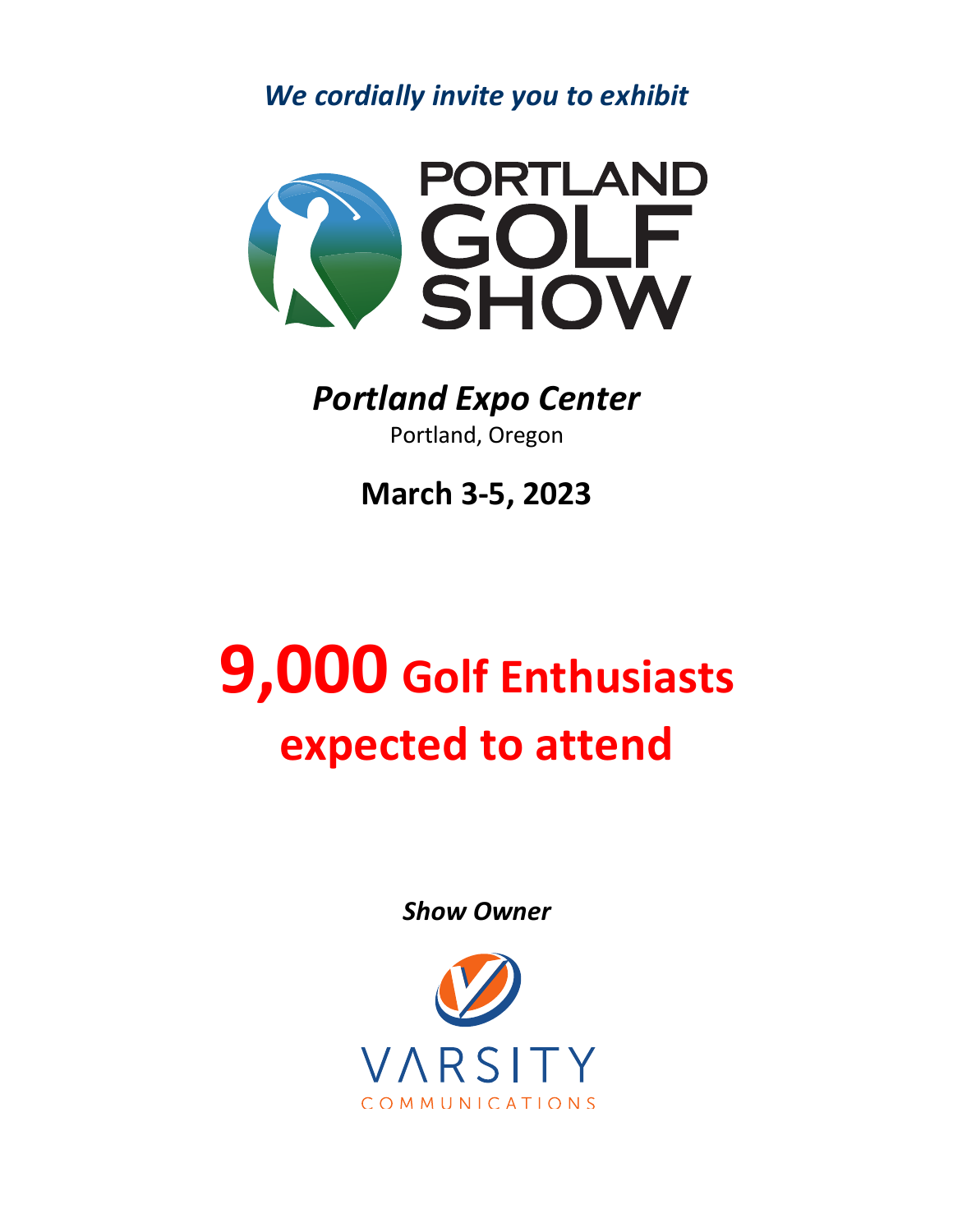## **To secure exhibit space, fax completed agreement to 888-273-1763.**



The undersigned company does hereby agree to participate as an exhibitor at the *Portland Golf Show* being held at the Portland Expo Center, Portland, OR, on March 3-5, 2023. The *Portland Golf Show* is owned and produced by Varsity Communications Inc. This will be a binding contract when accepted by the *Portland Golf Show*. Invoices for the 2023 show will be mailed upon acceptance of agreement.

Please complete this form and return to Varsity Communications Inc., 2128 Sahalee Drive East, Sammamish, WA 98074: Attention: Finance Department, **make check payable to Varsity Communications Inc**.

**RATES: (PLEASE CHECK APPROPRIATE BOOTH SIZE AND ADDITIONAL OPTIONS) TAKE ADVANTAGE OF OUR EARLY BIRD RATE!**

## **RATES: (PLEASE CHECK APPROPRIATE BOOTH SIZE AND ADDITIONAL OPTIONS)**

| 10' x 10' booth, \$1,375, if received by 10-15-22, \$1,475 if received between 10-16-22 and 12-1-22, \$1,575 after 12-1-22.                                                                                                                |
|--------------------------------------------------------------------------------------------------------------------------------------------------------------------------------------------------------------------------------------------|
| 10' x 10' booth, (*Special discounted rate of \$1,275 each year for a two-year commitment to the Portland Golf Show in 2023 and<br>2024 if received by 10-15-22. \$1,375 if received between 10-16-22 and 12-1-22, \$1,475 after 12-1-22). |
| 10' x 20' booth, \$2,415, if received by 10-15-22, \$2,545 if received between 10-16-22 and 12-1-22, \$2,675 after 12-1-22.                                                                                                                |
| 10' x 20' booth, (*Special discounted rate of \$2,245 each year for a two-year commitment to the Portland Golf Show in 2023 and<br>2024 if received by 10-15-22. \$2,355 if received between 10-16-22 and 12-1-22. \$2,525 after 12-1-22). |
| CALL FOR BULK SPACE RATES FOR SIZES 10' X 30' OR LARGER. FILL OUT RATES BELOW.                                                                                                                                                             |
| _____ _______'x ______' booth, \$ _______________.00   ____ one-year   ____ two-year.                                                                                                                                                      |
| Corner booth requests are an additional \$175.00.                                                                                                                                                                                          |
| Selling from your booth or display area? Yes _______ No ______ (The Show retains rights to approve all retail activity).                                                                                                                   |
| EBLAST/SOCIAL MEDIA PROMOTION includes one dedicated E-Blast to 18,000 attendees and two Facebook promotions                                                                                                                               |
| (2,475+ likes). \$850 FEE. GOLF-RELATED BUSINESSES ONLY, LIMITED QUANITY AVAILABLE. MUST BE APPROVED.                                                                                                                                      |
| <b>COMPANY NAME:</b><br><u> 1989 - John Stoff, deutscher Stoff, der Stoff, der Stoff, der Stoff, der Stoff, der Stoff, der Stoff, der Sto</u>                                                                                              |
| <b>CONTACT NAME/TITLE:</b><br><u> 1989 - Johann Stoff, deutscher Stoff, der Stoff, der Stoff, der Stoff, der Stoff, der Stoff, der Stoff, der S</u>                                                                                        |
| <b>CONTACT ADDRESS:</b>                                                                                                                                                                                                                    |
| ZIP: _________________________<br>CITY:<br>STATE:                                                                                                                                                                                          |
| E-MAIL: EXAMPLE THE STATE OF THE STATE OF THE STATE OF THE STATE OF THE STATE OF THE STATE OF THE STATE OF THE                                                                                                                             |
| PHONE:<br>FAX:                                                                                                                                                                                                                             |
|                                                                                                                                                                                                                                            |
|                                                                                                                                                                                                                                            |